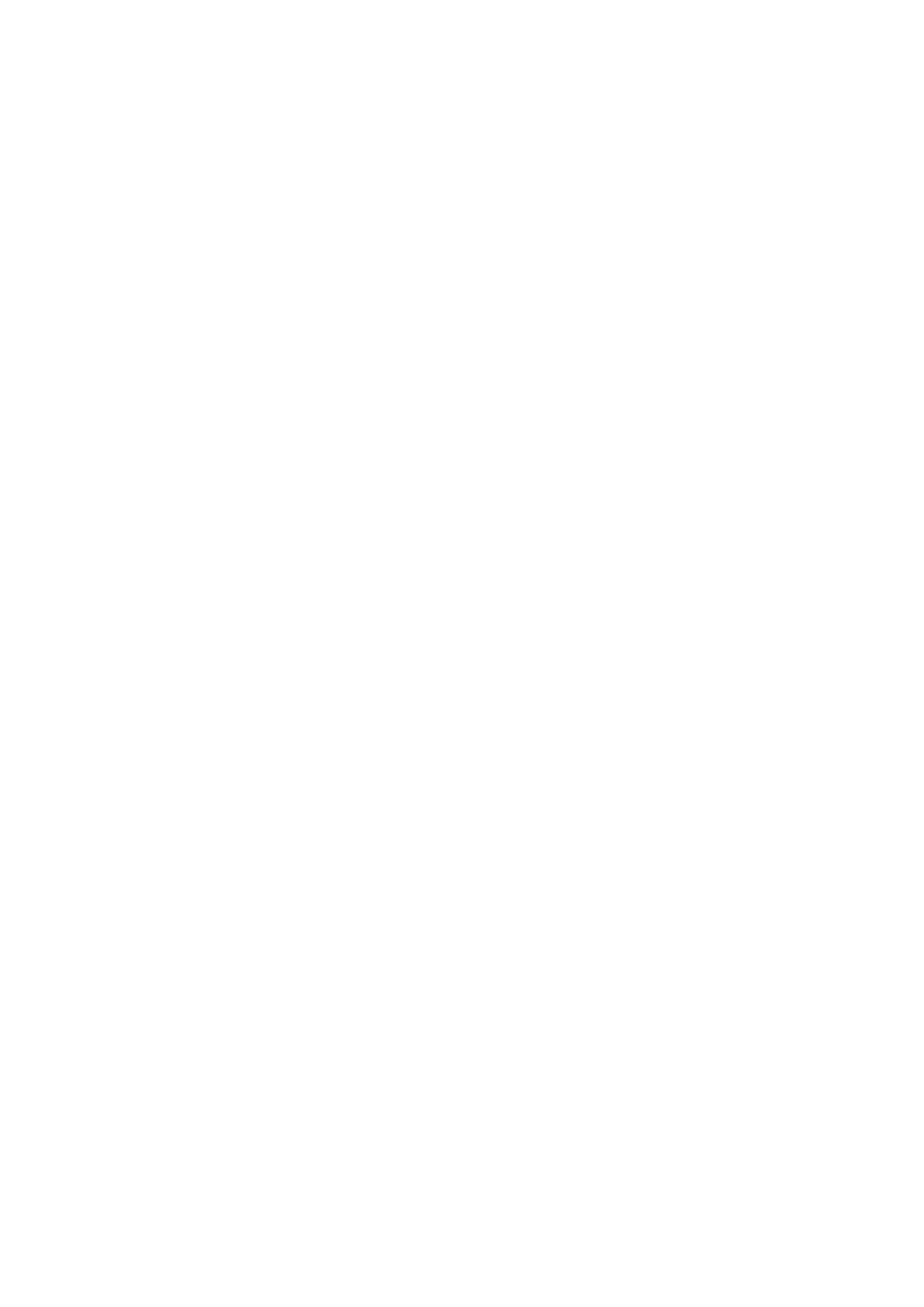# **Contents**

| 1.1        |                                                                                         |  |
|------------|-----------------------------------------------------------------------------------------|--|
|            |                                                                                         |  |
|            |                                                                                         |  |
|            |                                                                                         |  |
|            |                                                                                         |  |
|            |                                                                                         |  |
| 2.1        |                                                                                         |  |
| 2.2        |                                                                                         |  |
| 2.3        |                                                                                         |  |
| 2.4        |                                                                                         |  |
|            |                                                                                         |  |
|            |                                                                                         |  |
|            |                                                                                         |  |
|            |                                                                                         |  |
|            |                                                                                         |  |
|            |                                                                                         |  |
|            |                                                                                         |  |
|            |                                                                                         |  |
|            |                                                                                         |  |
|            |                                                                                         |  |
|            |                                                                                         |  |
|            |                                                                                         |  |
|            |                                                                                         |  |
|            |                                                                                         |  |
|            |                                                                                         |  |
| 1.1        |                                                                                         |  |
| 1.2        |                                                                                         |  |
|            |                                                                                         |  |
| Element 1: |                                                                                         |  |
|            |                                                                                         |  |
| 1.1        |                                                                                         |  |
| 1.2<br>1.3 |                                                                                         |  |
|            | 1.2<br>1.3<br>1.4<br>1.5<br>1.6<br>2.5<br>2.6<br>3.1<br>1.1<br>2.1<br>2.2<br>2.3<br>3.1 |  |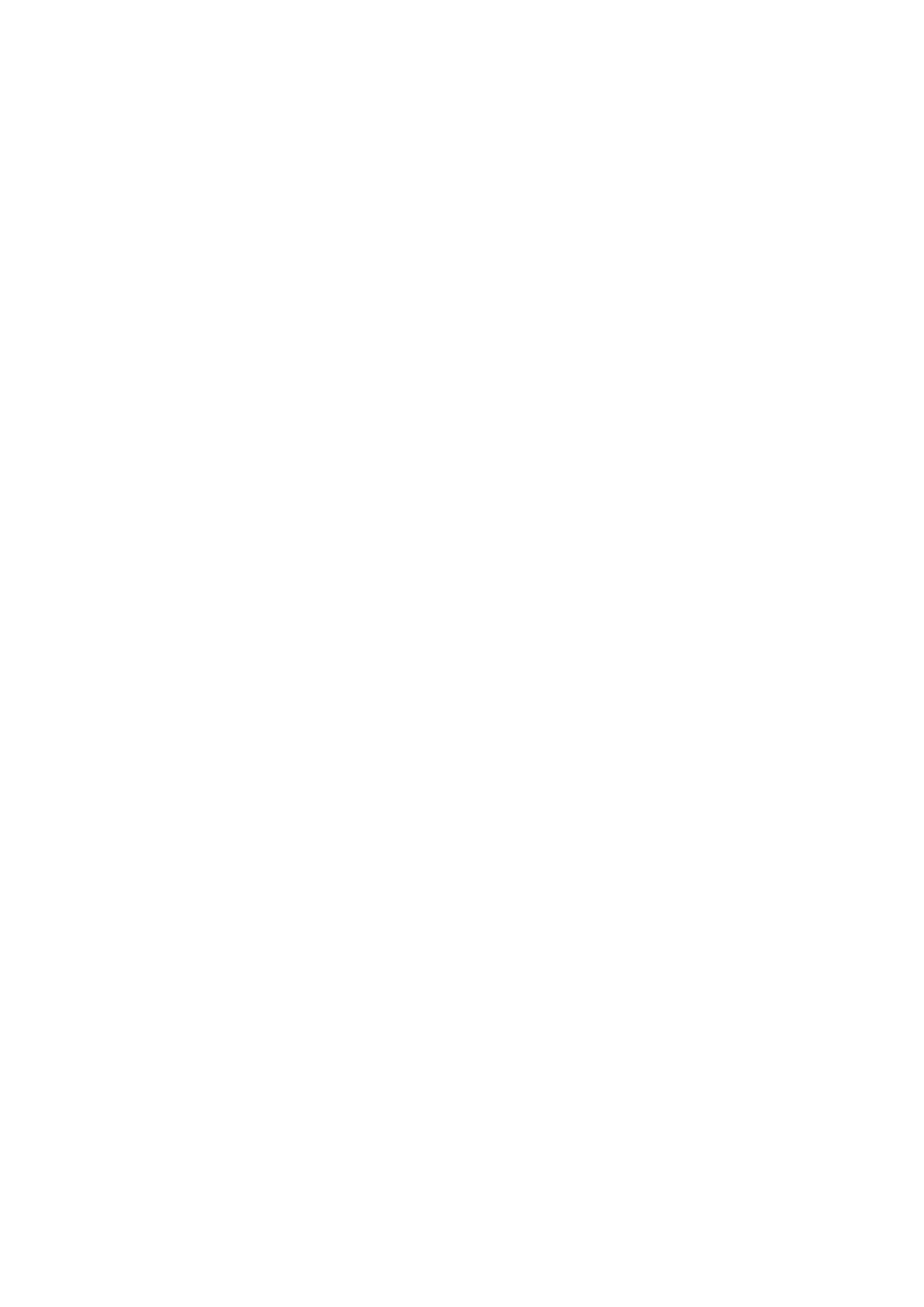# **Introduction**

#### **Application of the Code**

This General Code applies to developments across all zones in the ACT, except for single dwelling proposals.

#### **Use of the Code**

Please refer to the Development Application Guide, which contains detailed information on the Territory Plan, including the use of assessment codes in the planning and development process.

The code is divided into two parts:

- a) Part A contains the general controls that apply to all development applications where this code is triggered. These controls are in addition to any relevant controls contained in Part B.
- b) Part B contains the specific controls that relate to particular types of development where access to buildings and facilities is necessary.

#### **Purpose of the Code**

The Code aims to ensure that all members of the community have unimpeded access to buildings, services and facilities located on all land in the ACT, including a wide choice of housing, shops, office entertainment and other facilities.

#### **Why access and mobility is important**

All members of the community should be afforded the right to access buildings and facilities, and take advantage of what is generally offered by society. Public buildings, outdoor areas and community facilities should be accessible to everyone, including people with disabilities, carers with young children, older people, anyone with a temporary disability or impairment and people from non- English speaking backgrounds. Demographic research makes it clear that the prevalence of disabilities in the population is increasing and the ageing Australian population faces increasing mobility challenges. Accessible environments make life safer and promote ease of use for everyone.

To adequately reflect the needs and diversity of the community now and in the future it is essential to work towards an accessible built environment that includes a range of housing options.

#### **Other relevant law**

Human rights legislation at Federal and Territory levels makes it unlawful to discriminate against individuals due to specified characteristics. These laws include the *Disability Discrimination Act 1992 (Cwth)* (DDA), the *Discrimination Act 1991 (ACT)* (ACTDA), and the *Human Rights Commission ACT 2005 (ACT).* Compliance with the Access and Mobility requirements of the BCA, AS1428.1 and this code does not necessarily mean that a development has met all of the obligations of the relevant legislation. Visit http://www.abcb.gov.au/go/whatweredoing/workprogram/projectsae/access for more information.

The ACTDA aims to protect the rights of people in the ACT. It makes it unlawful for a person to be treated unfavourably because of specified personal attributes, including disability, in a range of areas of public life, including access to premises. Under the ACTDA a person who believes they have been discriminated against can make a formal written complaint to the Discrimination Commissioner, located in the ACT Human Rights Commission. Unresolved complaints may be referred to the Discrimination Tribunal.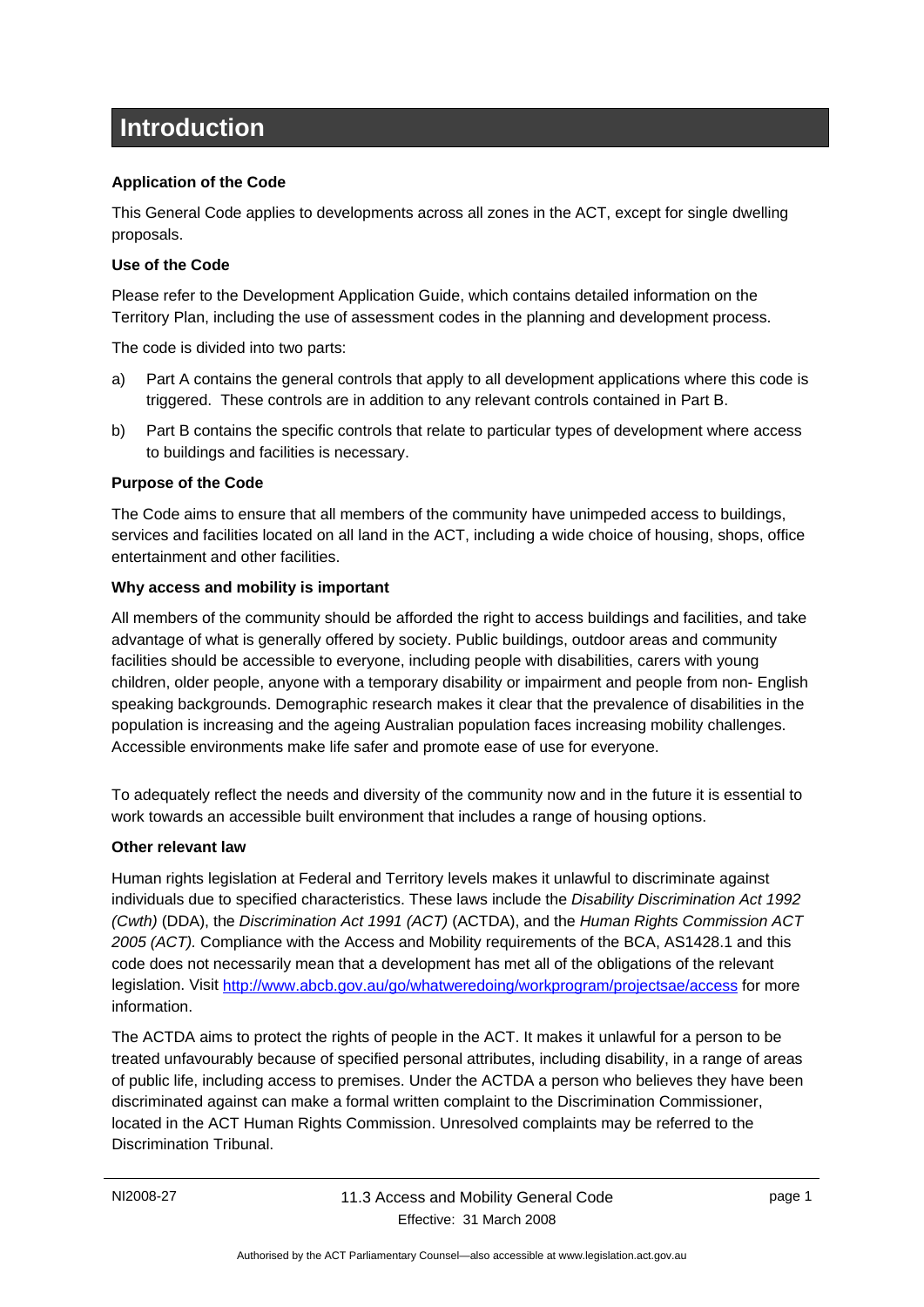Section 19 of the Act deals specifically with access and states the following: It is unlawful for a person to discriminate against another person –

- a) By refusing to allow the other person access to, or the use of, any premises that the public or a section of the public is entitled or allowed to enter or use (whether for payment or not); or
- b) In the terms or conditions on which the discriminator is prepared to allow the other person access to, or the use of, any such premises; or
- c) In relation to the provision of means of access to such premises; or
- d) By refusing to allow the other person the use of any facilities in such premises that the public or a section of the public is entitled or allowed to use (whether for payment or not); or
- e) In the terms or conditions on which the discriminator is prepared to allow the other person the use of any such facilities; or
- f) By requiring the other person to leave such premises or cease to use such facilities.

The Act covers places that can be used by the public, or a section of the public. The definition includes schools, universities, shopping centres, public buildings, shops, car parks, parks and recreational facilities, theatres, museums and more. It also includes access to aircraft, public vehicles and vessels regardless of a requirement for entrance fees.

The Commonwealth *Disability Discrimination Act 1992* (DDA) is administered by the Human Rights and Equal Opportunities Commission. It also enables complaints to be investigated. The Act aims to eliminate bias against people with disabilities and protect their rights to equality as a community member. The Act says that it is unlawful to discriminate against another person on the ground of the other person's disability or a disability of any of those other person's associates –

- a) By refusing to allow the other person access to, or the use of, any premises that the public or a section of the public is entitled or allowed to enter or use (whether for payment or not); or
- b) In relation to the provision of means of access to such premises.

The ACTDA and DDA both cover direct and indirect discrimination.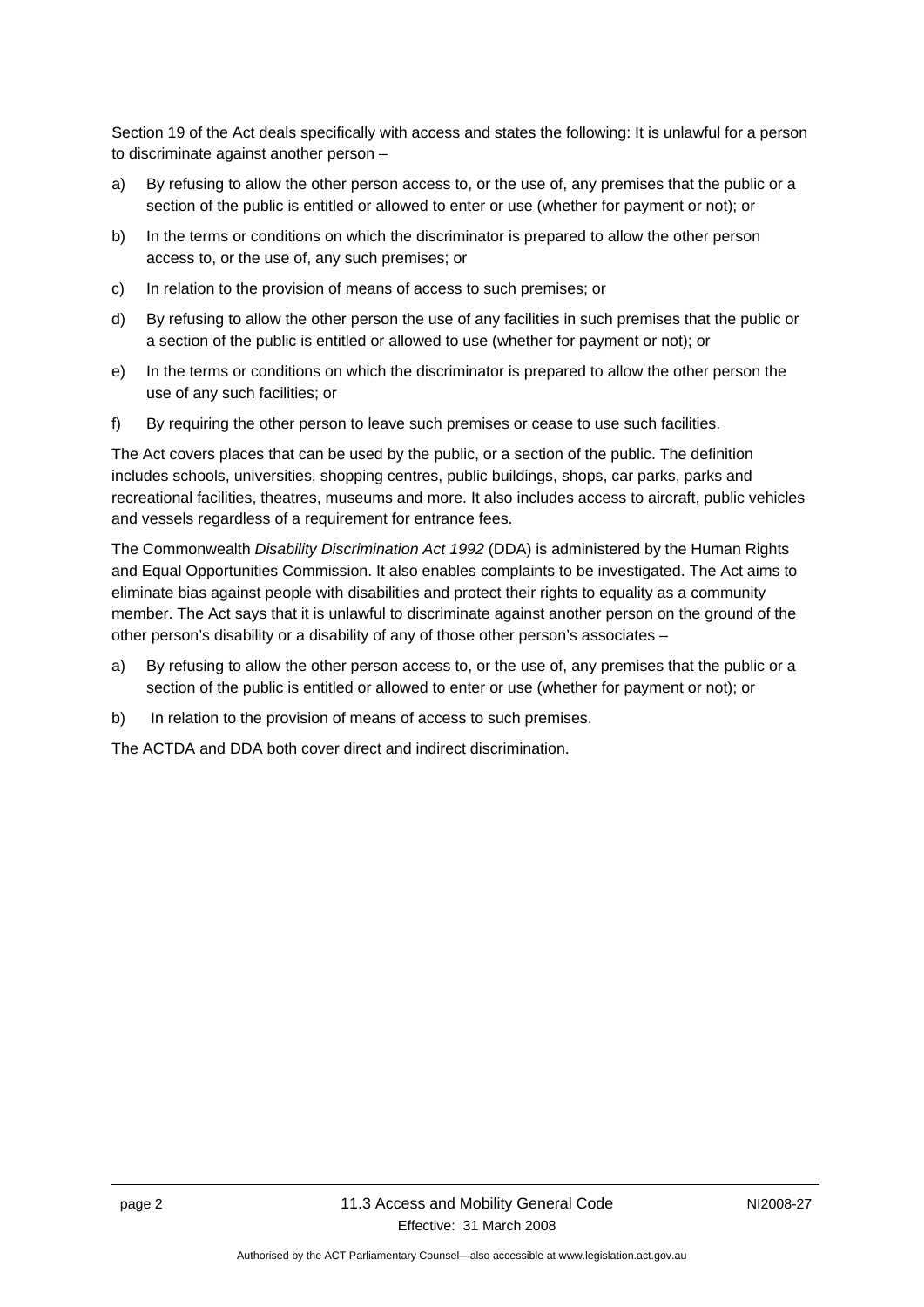#### **Summary of Standards referred to within the code**

- a) AS1158.3.1 Road lighting Pedestrian area (Category P) lighting Performance and installation design requirements
- b) AS1428.1 Design for Access and Mobility General Requirements for Access New Building Work
- c) AS1428.2 Design for Access and Mobility Enhanced and Additional Requirements Buildings and Facilities
- d) AS1428.3 Design for Access and Mobility Requirements for Children and Adolescents with Physical Disabilities
- e) AS1428.4 Design for Access Mobility Tactile Indicators
- f) AS 1680.0 Interior Lighting Safe Movement
- g) AS1735.7 Lifts, Escalators and Moving Walks –Stairway Lifts
- h) AS1735.12 Lifts, Escalators and Moving Walks Facilities for Persons With Disabilities
- i) AS1735.14 Lifts for people with limited mobility restricted use low rise platforms.
- j) AS2220.2 Emergency Warning and Intercommunication Systems in Buildings System Design, Installation and Commissioning
- k) AS2890.1 Parking Facilities: Part 1 Off Street Car Parking
- l) AS2899 Public Information Symbol Signs Part 1 General Information Signs
- m) AS3769 Automatic Teller Machines User access
- n) AS4299 Adaptable Housing
- o) AS4586 Slip Resistance Classification of New Pedestrian Surface materials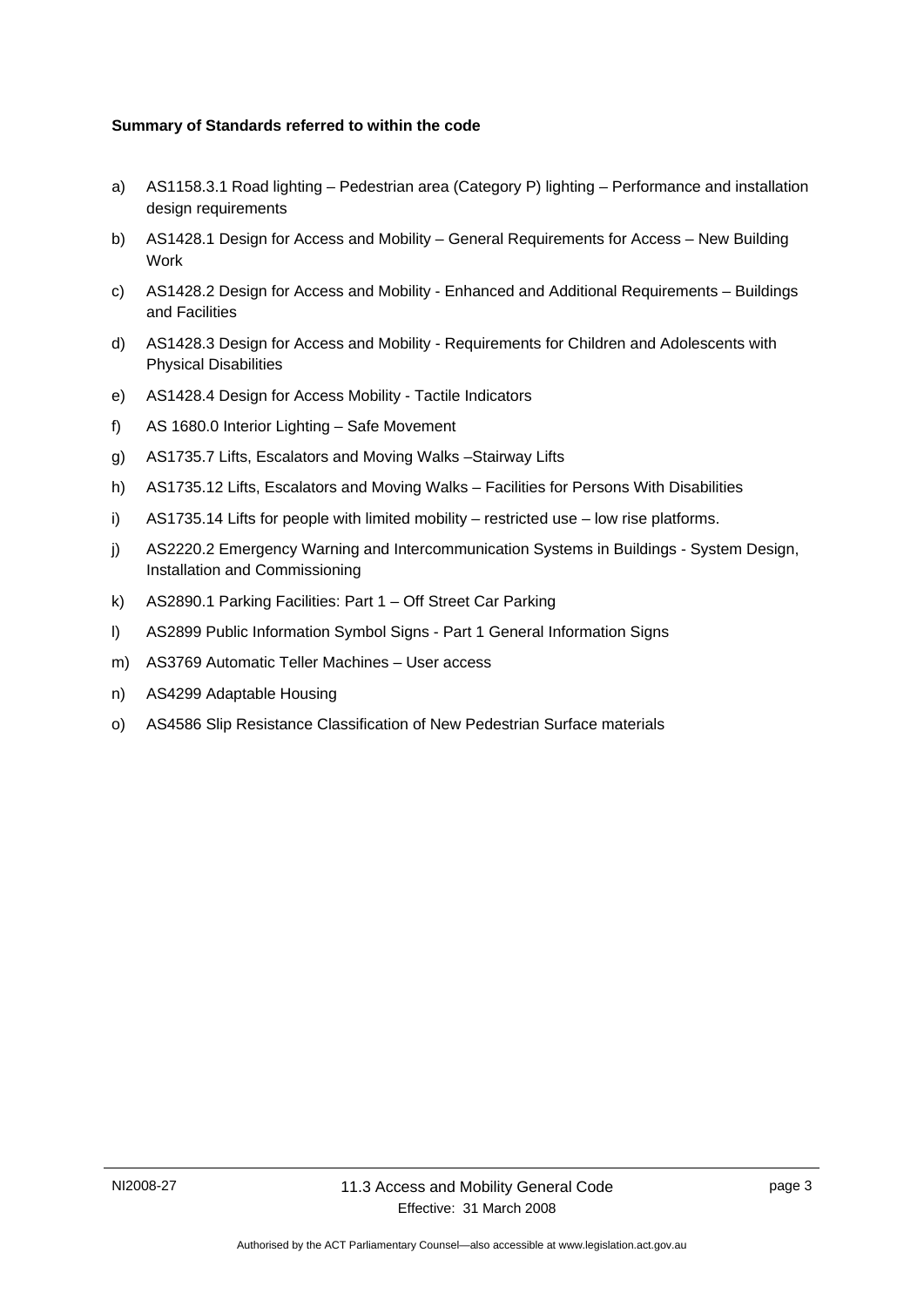#### **Definitions**

**Access** means the provision of a barrier free environment for all including those with disabilities.

**Accessibility** - The key contributions to the accessibility of a place are providing a continuous accessible path of travel, ensuring access is available to all buildings, facilities and services and having an appreciation of how people with disabilities access and use facilities.

**Adaptability** refers to the means of designing a building that enables easy adaptation to make it fully comply with access standards.

**Adaptable housing** is housing specifically designed to enable easy modification and is recognised as a common sense approach to housing design as it involves considering a broad range of user requirements. Adaptable housing promotes convenience and safety and is based on the principle that homes should be accessible to all (children, older people and people with disabilities), making dwellings more suitable for people at all stages of their lives. This is also referred to as "Housing for Life".

**Barrier** is an object (either physical or perceived) that obstructs or impedes, for example, a physical barrier may be a step that some people are not physically capable of traversing. A perceived impediment to access may be, for example, only an impression that a ramp is too steep to negotiate. Furthermore, a lack of understanding of people's access needs can result in physical designs that pose barriers for some people.

**BCA** refers to the Building Code of Australia.

**Continuous Accessible Path Of Travel** is an uninterrupted path of travel to and within a facility (whether a building or not). This accessible path should not incorporate any steps, humps, stairways, revolving doors, escalators or other impediments, which prevent the path being utilised by people with disabilities.

**Disability** refers to a physical, intellectual, psychiatric, sensory, neurological or learning disability, physical disfigurement, or the presence of disease causing organism.

**Enhanced amenity seats** are seats that have additional space in front of and to one side to provide greater room for those with mobility impairments who are not in wheelchairs.

**Facilities** include, reception counters, gateways and checkouts, Public telephones, Drinking fountains, Vending machines, Automatic teller machines, Bus shelters, Viewing platforms, Fishing platforms, Public BBQ's , Post Boxes, Outdoor furniture including tables and seating, Refuse receptacles and playground equipment.

**Places of shared accommodation** are Boarding houses, guest houses, lodging house or hostels; residential parts of a hotel or motel; Residential part of a school; Residential part of a health care facility; and specific purpose accommodation, such as supportive housing.

**Visitability** refers to ensuring a continuous accessible path of travel is provided from the public areas to building, through the main entry and to one floor, or more, of the building.

**"Visitable"** housing enables access to and within the main entry level by aged people or people with disabilities, and should include access within the dwelling and outside to the designated private open space.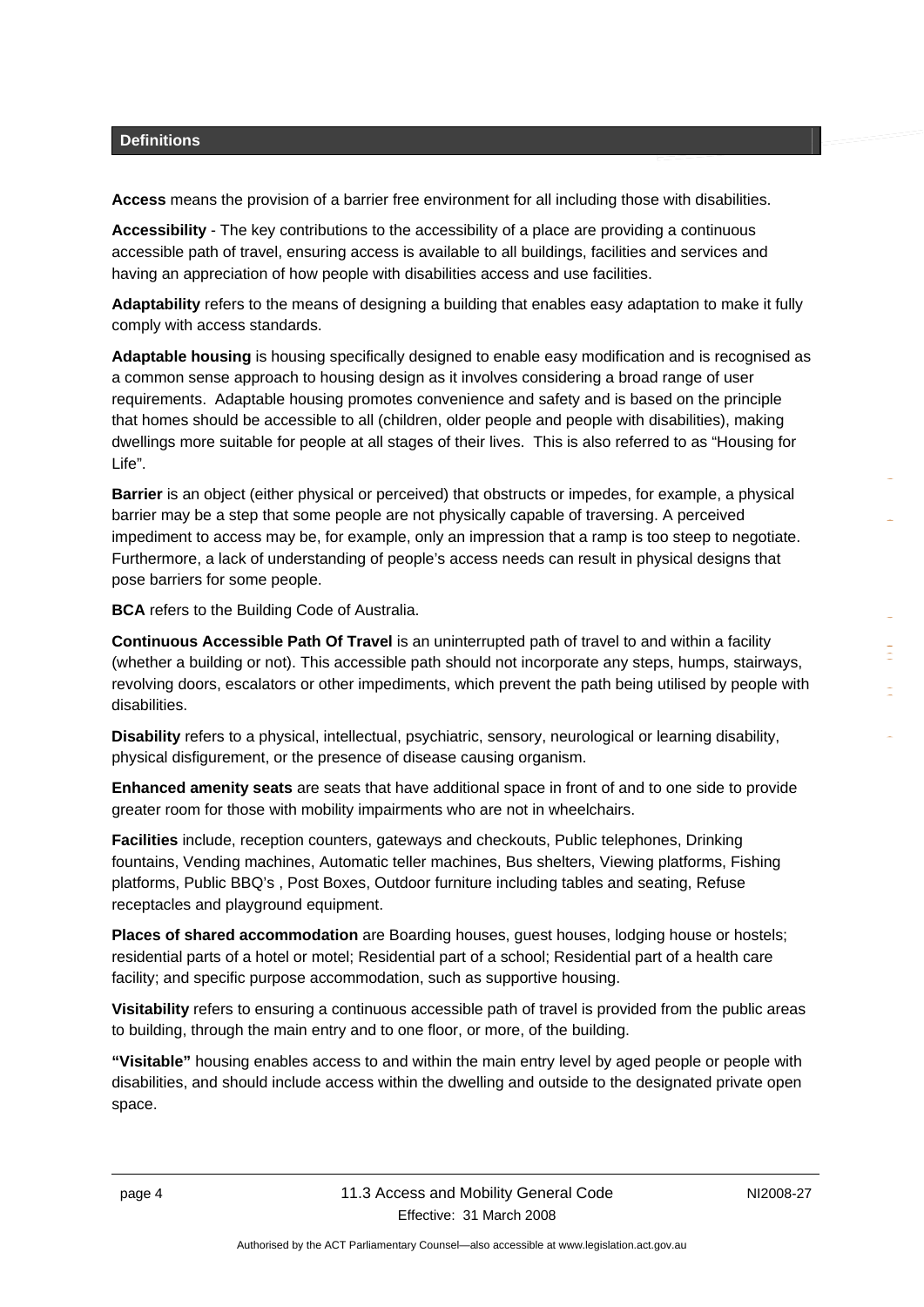# **Part A - General Development Controls**

#### **Objectives:**

- a) Ensure that all members of the community have unimpeded access to buildings, services and facilities located on all land in the ACT
- b) Ensure access is achieved through pedestrian networks, including footpaths, public arcades, underpasses and overpasses
- c) Ensure the provision of convenient access to all public open spaces including parks, reserves and shopping centres

#### **Element 1: Built Form**

#### **Intent:**

a) To provide for a built form that provides safe and convenient entry to, and egress from buildings and to floors within buildings.

| <b>Rules</b>                                                                                                             | <b>Criteria</b>                                                                                             |  |
|--------------------------------------------------------------------------------------------------------------------------|-------------------------------------------------------------------------------------------------------------|--|
| <b>General Code</b><br>1.1                                                                                               |                                                                                                             |  |
|                                                                                                                          | C <sub>1</sub>                                                                                              |  |
| There is no applicable rule.                                                                                             | The development described in Table 1 meet the<br>Access and Mobility General Code.                          |  |
| 1.2<br><b>Doorways and Doors</b>                                                                                         |                                                                                                             |  |
| R <sub>2</sub>                                                                                                           |                                                                                                             |  |
| A statement is provided that doorways and doors<br>are designed to meet AS 1428.1 Design for<br>Access and Mobility for: | This is a mandatory requirement. There is no<br>applicable criterion.                                       |  |
| Main pedestrian entrances and exits;<br>a)                                                                               |                                                                                                             |  |
| Public circulation areas; and<br>b)                                                                                      |                                                                                                             |  |
| c)<br>Any common use areas.                                                                                              |                                                                                                             |  |
| Provide a statement that these doors will be<br>designed to require a force less than 110<br>Newtons to open them.       |                                                                                                             |  |
|                                                                                                                          | C <sub>3</sub>                                                                                              |  |
| There is no applicable rule.                                                                                             | Automatic doors for public entrances should be<br>installed in high use commercial and public<br>buildings. |  |
| 1.3 Handrails and Grab rails                                                                                             |                                                                                                             |  |
| R <sub>4</sub>                                                                                                           |                                                                                                             |  |
| A statement is provided that all handrails and<br>grab rails meet AS1428.1 Design for Access and<br><b>Mobility</b>      | This is a mandatory requirement. There is no<br>applicable criterion.                                       |  |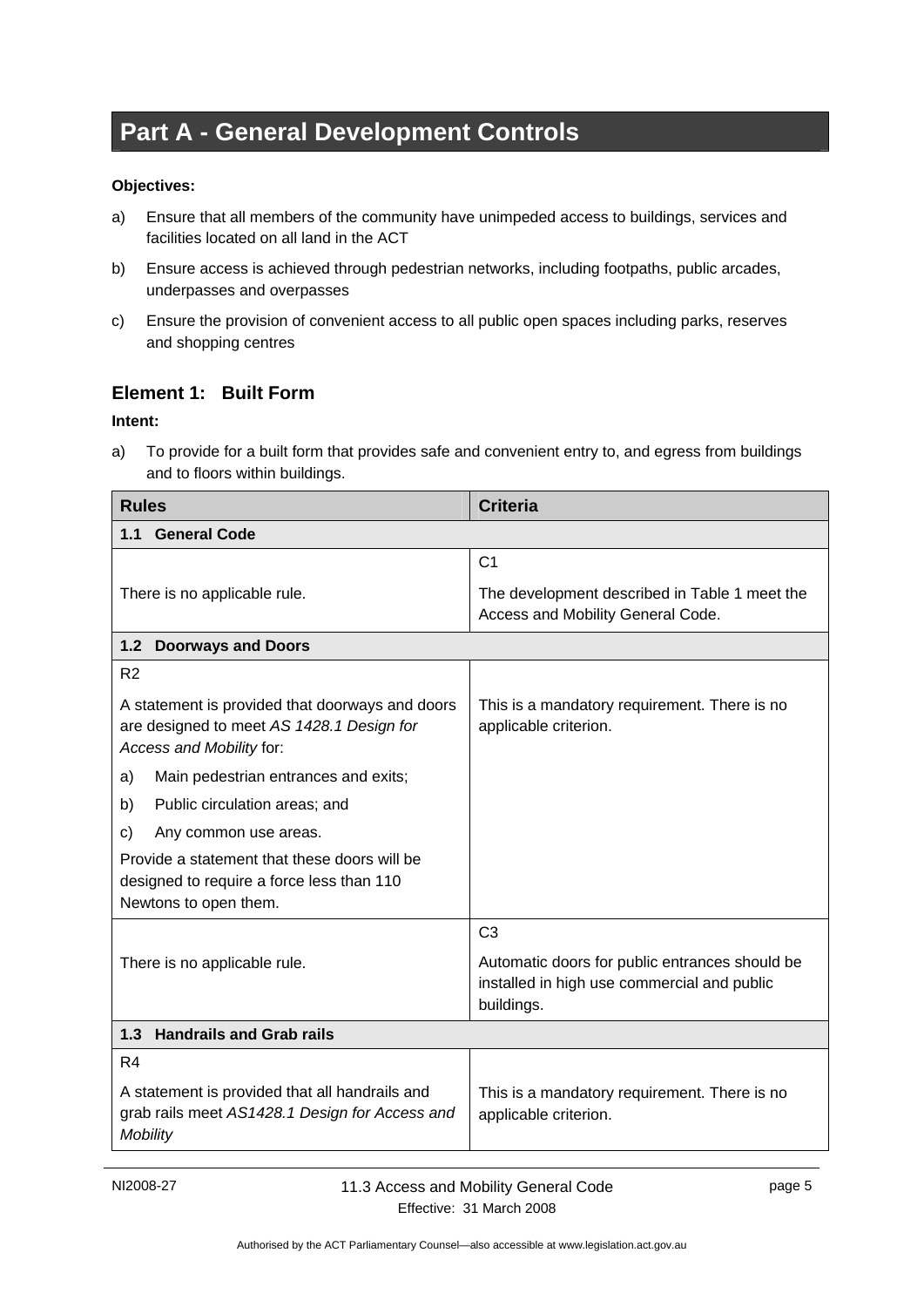| <b>Rules</b>                                                                                                                                | <b>Criteria</b>                                                                                                                                                                                    |  |
|---------------------------------------------------------------------------------------------------------------------------------------------|----------------------------------------------------------------------------------------------------------------------------------------------------------------------------------------------------|--|
| 1.4 Lifts                                                                                                                                   |                                                                                                                                                                                                    |  |
| R5                                                                                                                                          |                                                                                                                                                                                                    |  |
| A statement is provided that passenger lifts are<br>designed to meet AS1735.12 Facilities for<br>persons with disabilities.                 | This is a mandatory requirement. There is no<br>applicable criterion.                                                                                                                              |  |
| R <sub>6</sub>                                                                                                                              |                                                                                                                                                                                                    |  |
| A statement is provided that low rise platform<br>lifting devices meet AS1735.14 Lifts for people<br>with limited mobility - restricted use | This is a mandatory requirement. There is no<br>applicable criterion.                                                                                                                              |  |
|                                                                                                                                             | C7                                                                                                                                                                                                 |  |
| There is no applicable rule.                                                                                                                | An audible indicator must be provided within a<br>passenger lift that services three or more floors,<br>which informs a person with vision impairment<br>that an emergency call has been received. |  |
| <b>Sanitary Facilities</b><br>1.5                                                                                                           |                                                                                                                                                                                                    |  |
| R <sub>8</sub>                                                                                                                              |                                                                                                                                                                                                    |  |
| A statement is provided that accessible sanitary<br>facilities meet AS1428.1.                                                               | This is a mandatory requirement. There is no<br>applicable criterion.                                                                                                                              |  |
| R9                                                                                                                                          |                                                                                                                                                                                                    |  |
| A statement is provided that directional signage<br>to sanitary facilities meets AS1428.1.                                                  | This is a mandatory requirement. There is no<br>applicable criterion.                                                                                                                              |  |
| 1.6 ATM Facilities                                                                                                                          |                                                                                                                                                                                                    |  |
| R <sub>10</sub>                                                                                                                             |                                                                                                                                                                                                    |  |
| Evidence is provided that ATM facilities meet the<br>requirements of AS 1428.2 and AS 3769.                                                 | This is a mandatory requirement. There is no<br>applicable criterion.                                                                                                                              |  |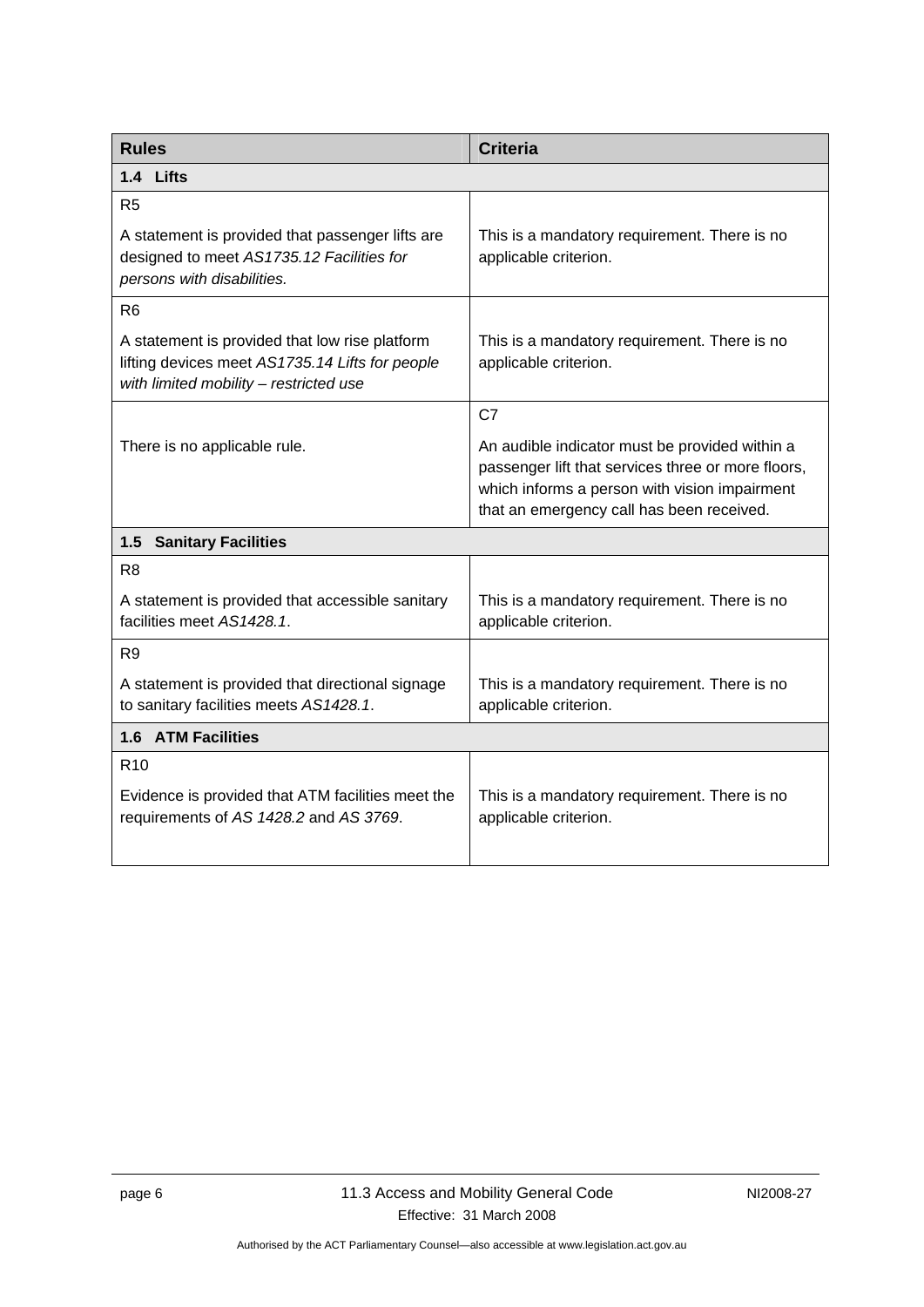### **Table 1: Development required to meet the Access and Mobility General Code**

| Airport                        | Hazardous industry             | Railway use                    |
|--------------------------------|--------------------------------|--------------------------------|
| Ancillary use                  | Hazardous waste facility       | Religious associated use       |
|                                |                                | Residential care               |
| Animal care facility           | <b>Health facility</b>         | accommodation                  |
| Aquatic recreation             |                                |                                |
| facility                       | Hospital                       | Restaurant                     |
| <b>Boarding house</b>          | Hotel                          | Retail plant nursery           |
| Bulky goods retailing          | Indoor entertainment facility  | <b>Retirement Complex</b>      |
| <b>Business agency</b>         | Indoor recreation facility     | Road                           |
| Car park                       | Land management facility       | <b>Rural Produce Retailing</b> |
| Caravan park/camping           |                                |                                |
| ground                         | Light industry                 | <b>Rural Supply retailing</b>  |
|                                |                                | Scientific research            |
| Cemetery                       | Liquid fuel depot              | establishment                  |
| Child care centre              | Mint                           | Serviced apartment             |
| Civic administration           | Mobile home park               | Service station                |
|                                |                                | Special care                   |
| Club                           | Motel                          | establishment                  |
| Community activity             | Multi-unit housing (if greater |                                |
| centre                         | than 10 units)                 | Special care hostel            |
| Community theatre              | Municipal depot                | Special dwelling               |
| Corrections facility           | Offensive industry             | Store                          |
| Craft workshop                 | Office                         | Supermarket                    |
| <b>Cultural facility</b>       | Outdoor recreation facility    | Supportive housing             |
| <b>Department Store</b>        | Overnight camping area         | Take-away food shop            |
| Drink establishment            | Parkland                       | <b>Tourist facility</b>        |
| Drive-in cinema                | Pedestrian plaza               | Tourist resort                 |
| Educational                    |                                |                                |
| establishment                  | Personal services              | Transport depot                |
| <b>Emergency services</b>      |                                |                                |
| facility                       | Place of assembly              | Vehicle sales                  |
| <b>Financial establishment</b> | Place of worship               | Veterinary hospital            |
|                                | Plant and equipment hire       |                                |
| Freight transport facility     | establishment                  | Warehouse                      |
| Funeral parlour                | Playing field                  | Water based recreation         |
| General industry               | Produce market                 | Zoological facility            |
| Group or organised             |                                |                                |
| camp                           | Public agency                  |                                |
| Guest house                    | Public transport facility      |                                |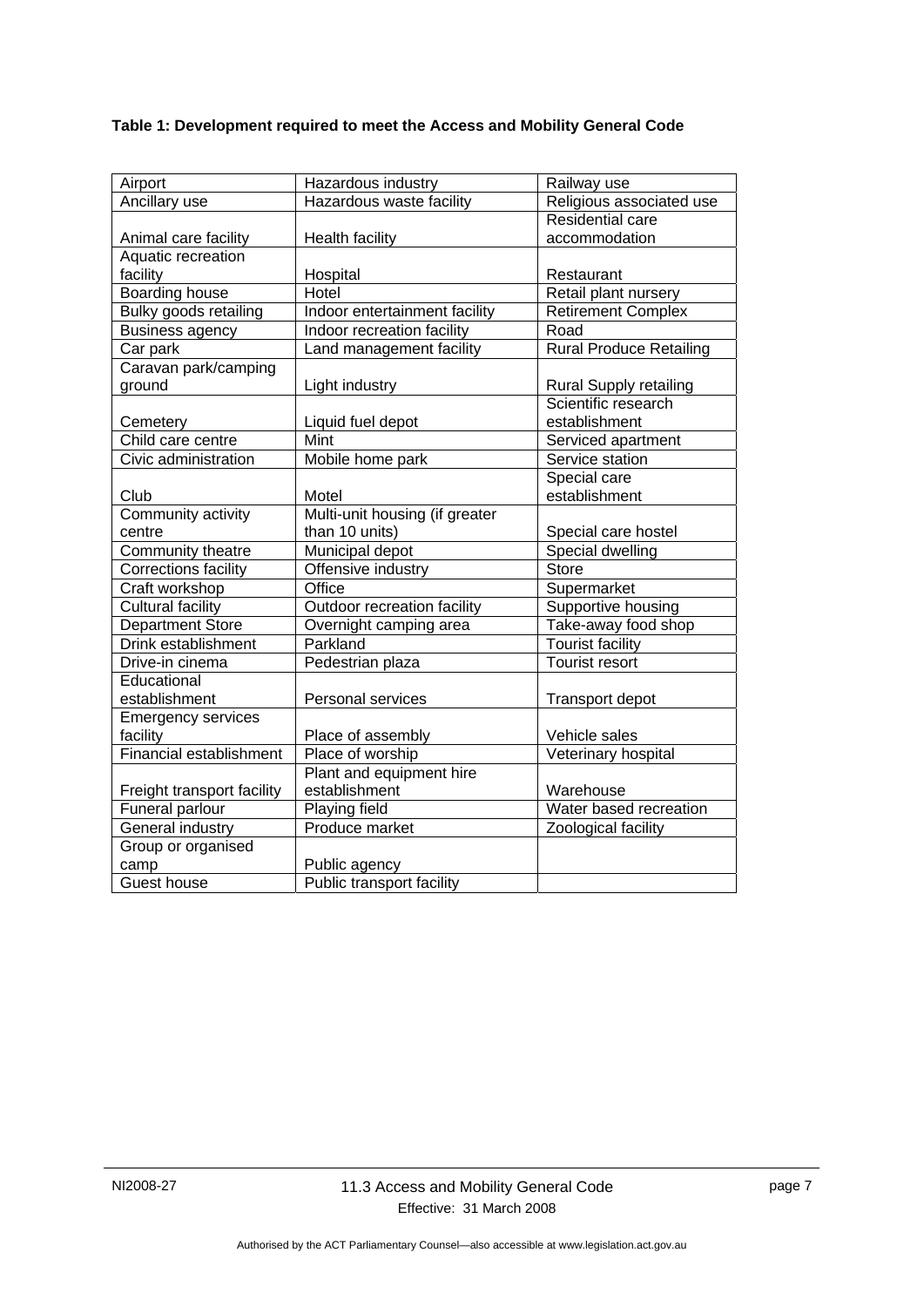### **Element 2: Access**

**Intent:** 

a) To provide safe and convenient access to buildings and public spaces for people with a disability, or of limited mobility

| <b>Rules</b>                                                                                                                                                                  |                                                                                                                                                                                                | <b>Criteria</b>                                                       |
|-------------------------------------------------------------------------------------------------------------------------------------------------------------------------------|------------------------------------------------------------------------------------------------------------------------------------------------------------------------------------------------|-----------------------------------------------------------------------|
| 2.1                                                                                                                                                                           | <b>Continuous Accessible Path of Travel</b>                                                                                                                                                    |                                                                       |
| R <sub>11</sub>                                                                                                                                                               |                                                                                                                                                                                                |                                                                       |
| Evidence is provided that a continuous<br>accessible path of travel is designed in<br>accordance with AS 1428.1 Design For Access<br>and Mobility. The path must be provided: |                                                                                                                                                                                                | This is a mandatory requirement. There is no<br>applicable criterion. |
| a)                                                                                                                                                                            | To all the areas and facilities of the building<br>where there is a reasonable expectation of<br>access by any owner, occupant employee or<br>visitor.                                         |                                                                       |
| b)                                                                                                                                                                            | From accessible parking spaces and<br>passenger drop off points to entrances of<br>buildings.                                                                                                  |                                                                       |
| c)                                                                                                                                                                            | To connect buildings, facilities and spaces<br>that are on the same block or part of the<br>same complex.                                                                                      |                                                                       |
| d)                                                                                                                                                                            | To connect accessible entrances of a<br>building to all accessible spaces and<br>facilities within the building.                                                                               |                                                                       |
| e)                                                                                                                                                                            | To minimise distances travelled between<br>accessible elements of buildings and<br>facilities.                                                                                                 |                                                                       |
| f)                                                                                                                                                                            | From public spaces to entrances of<br>buildings.                                                                                                                                               |                                                                       |
| g)                                                                                                                                                                            | To all facilities required to be accessible.                                                                                                                                                   |                                                                       |
| h)                                                                                                                                                                            | So that the placement of facilities do not<br>intrude into the continuous accessible path<br>of travel.                                                                                        |                                                                       |
| Provide a statement that the continuous<br>accessible path of travel will:                                                                                                    |                                                                                                                                                                                                |                                                                       |
| a)                                                                                                                                                                            | Contain tactile ground surface indicators in<br>accordance with AS 1428.4 to highlight<br>hazards or provide direction and                                                                     |                                                                       |
| b)                                                                                                                                                                            | That all external paving and ground surfaces<br>within the Continuous Accessible Path of<br>Travel meet AS4586 Slip Resistant<br><b>Classification of New Pedestrian Surface</b><br>Materials. |                                                                       |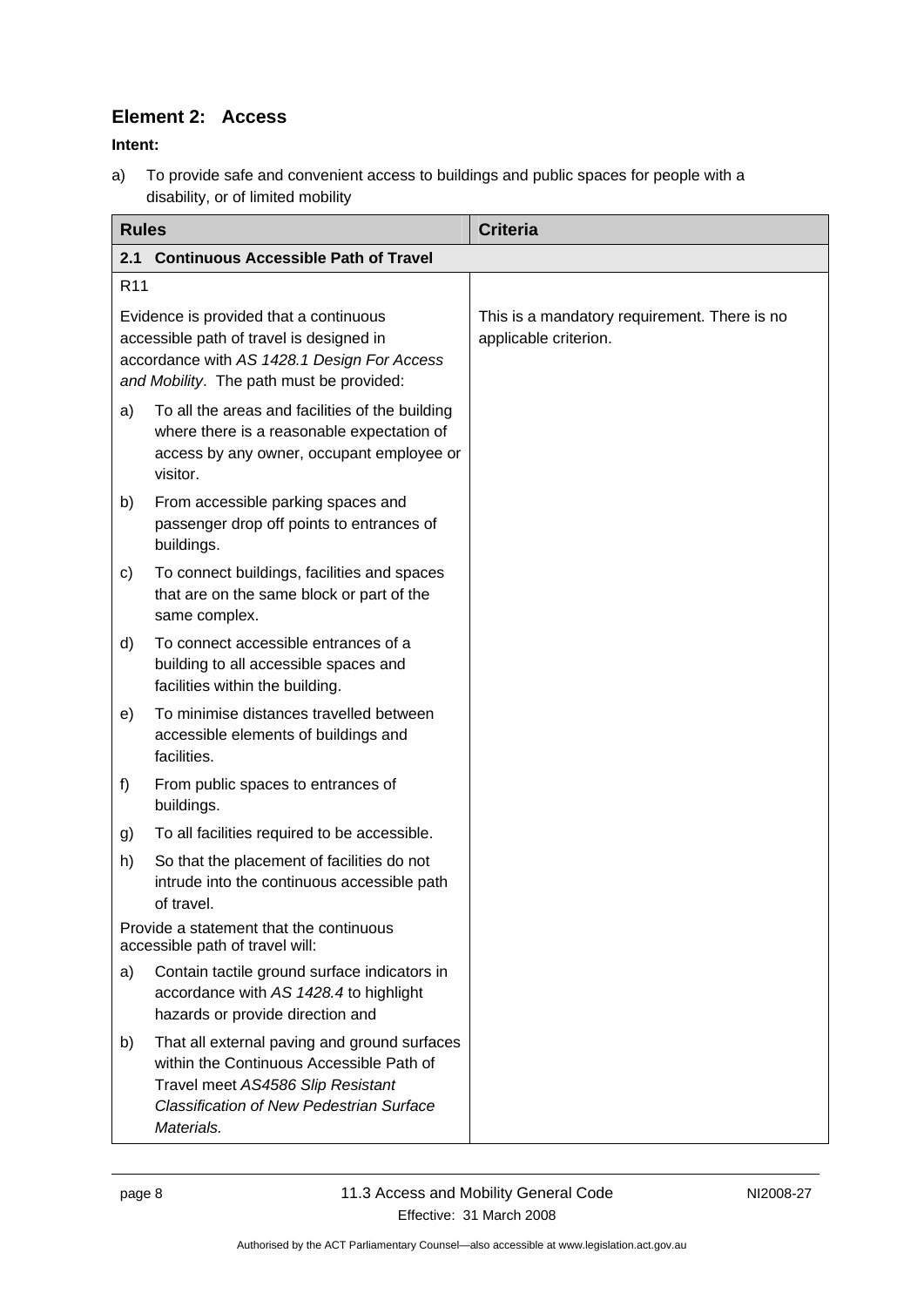| <b>Rules</b>                                                                                                                                                                                                | <b>Criteria</b>                                                                                           |  |  |
|-------------------------------------------------------------------------------------------------------------------------------------------------------------------------------------------------------------|-----------------------------------------------------------------------------------------------------------|--|--|
| 2.2 Walkways                                                                                                                                                                                                |                                                                                                           |  |  |
| R <sub>12</sub>                                                                                                                                                                                             |                                                                                                           |  |  |
| Provide evidence that all walkways have a<br>minimum width of 1800mm to allow at least two<br>wheelchairs to pass or 1200 mm with passing<br>spaces in accordance with AS1428.2.                            | This is a mandatory requirement. There is no<br>applicable criterion.                                     |  |  |
| R <sub>13</sub>                                                                                                                                                                                             |                                                                                                           |  |  |
| Provide a statement that clear, or reflective glass,<br>adjacent to a walkway will be defined with a<br>continuous contrasting band across at a minimum<br>luminance contrast of 0.3 or 30%.                | This is a mandatory requirement. There is no<br>applicable criterion.                                     |  |  |
| Note: Refer AS1428.1 to calculate luminance<br>contrast.                                                                                                                                                    |                                                                                                           |  |  |
| 2.3 Stairways, Stairway lifts and Ramps                                                                                                                                                                     |                                                                                                           |  |  |
| R <sub>14</sub>                                                                                                                                                                                             | C <sub>14</sub>                                                                                           |  |  |
| Evidence is provided that all public stairways and<br>ramps meet AS1428.1 and AS1428.4.                                                                                                                     | There must be even tread/riser dimensions for<br>the entire flight of stairs.                             |  |  |
| R <sub>15</sub>                                                                                                                                                                                             |                                                                                                           |  |  |
| Statement is provided that stairway lifts meet<br>AS1735.7 - Stairway Lifts                                                                                                                                 | This is a mandatory requirement. There is no<br>applicable criterion.                                     |  |  |
| 2.4 Lighting                                                                                                                                                                                                |                                                                                                           |  |  |
| R <sub>16</sub>                                                                                                                                                                                             |                                                                                                           |  |  |
| A statement is provided that internal lighting<br>along the whole of the continuous accessible<br>path of travel meets AS1428.1 and AS1680.0.                                                               | This is a mandatory requirement. There is no<br>applicable criterion.                                     |  |  |
| R <sub>17</sub>                                                                                                                                                                                             |                                                                                                           |  |  |
| A statement is provided that External lighting<br>along the whole of the continuous accessible<br>path of travel meets AS1158.3 and the ACT<br>Crime Prevention and Environmental Design<br>General Code.   | This is a mandatory requirement. There is no<br>applicable criterion.                                     |  |  |
| 2.5 Way finding                                                                                                                                                                                             |                                                                                                           |  |  |
| R <sub>18</sub>                                                                                                                                                                                             |                                                                                                           |  |  |
| A statement is provided that directional signage<br>in accordance with AS 1428.1 will identify the<br>continuous accessible path of travel, accessible<br>parts of buildings and all accessible facilities. | This is a mandatory requirement. There is no<br>applicable criterion.                                     |  |  |
|                                                                                                                                                                                                             | C <sub>19</sub>                                                                                           |  |  |
| There is no applicable rule.                                                                                                                                                                                | For lighted directional signs, the luminance of the<br>letters is at least 30% in contrast to background. |  |  |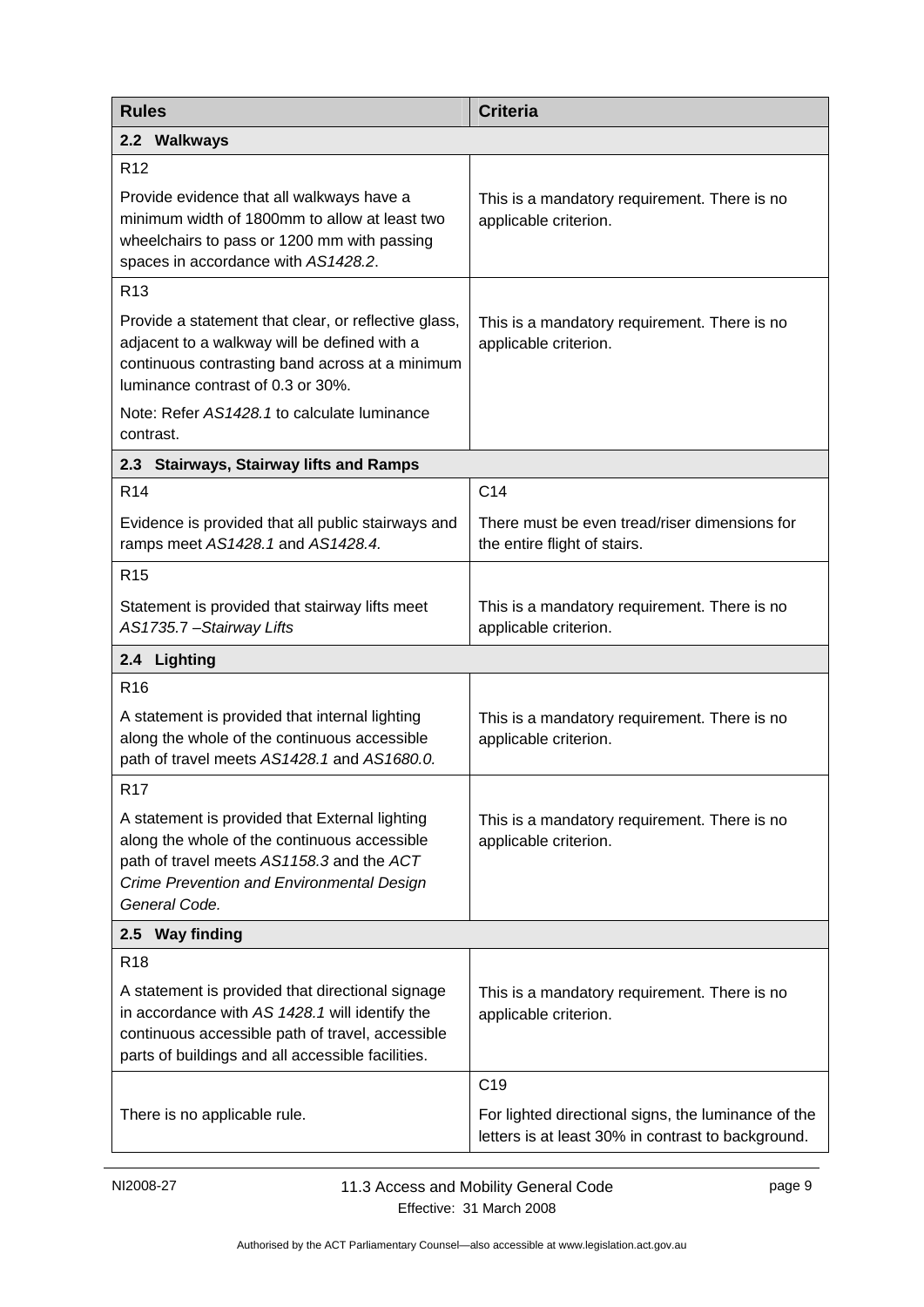| <b>Rules</b>                                                                  | <b>Criteria</b>                                                                                             |
|-------------------------------------------------------------------------------|-------------------------------------------------------------------------------------------------------------|
| 2.6 Street Furniture                                                          |                                                                                                             |
| R <sub>20</sub>                                                               | C <sub>20</sub>                                                                                             |
| Provide a statement that street furniture in public<br>spaces meets AS1428.2. | Where fixed tables and seating are provided,<br>ensure space is provided for people who use<br>wheelchairs. |

### **Element 3: Parking**

#### **Intent:**

a) To provide for the adequate design and location of accessible car parking spaces.

| <b>Rules</b>                                                                                                                                                                                                                                                    | <b>Criteria</b>                                                                                                                                   |  |
|-----------------------------------------------------------------------------------------------------------------------------------------------------------------------------------------------------------------------------------------------------------------|---------------------------------------------------------------------------------------------------------------------------------------------------|--|
| <b>Car Parking</b><br>3.1                                                                                                                                                                                                                                       |                                                                                                                                                   |  |
| R <sub>21</sub>                                                                                                                                                                                                                                                 |                                                                                                                                                   |  |
| Provide evidence that accessible car parking<br>spaces meet AS2890.1 and AS1428.2                                                                                                                                                                               | This is a mandatory requirement. There is no<br>applicable criterion.                                                                             |  |
|                                                                                                                                                                                                                                                                 | C <sub>22</sub>                                                                                                                                   |  |
| There is no applicable rule.                                                                                                                                                                                                                                    | If parallel parking is provided the parking area<br>must be inset so that at no time does the user<br>need to enter the vehicle circulation area. |  |
| R <sub>23</sub>                                                                                                                                                                                                                                                 |                                                                                                                                                   |  |
| Provide evidence that car parking spaces<br>provided for people with disabilities shall have a<br>vertical clearance of not less than 2.5 m<br>extending from the entrance to the space to a<br>distance of not less than 2.16m from the front of<br>the space. | This is a mandatory requirement. There is no<br>applicable criterion.                                                                             |  |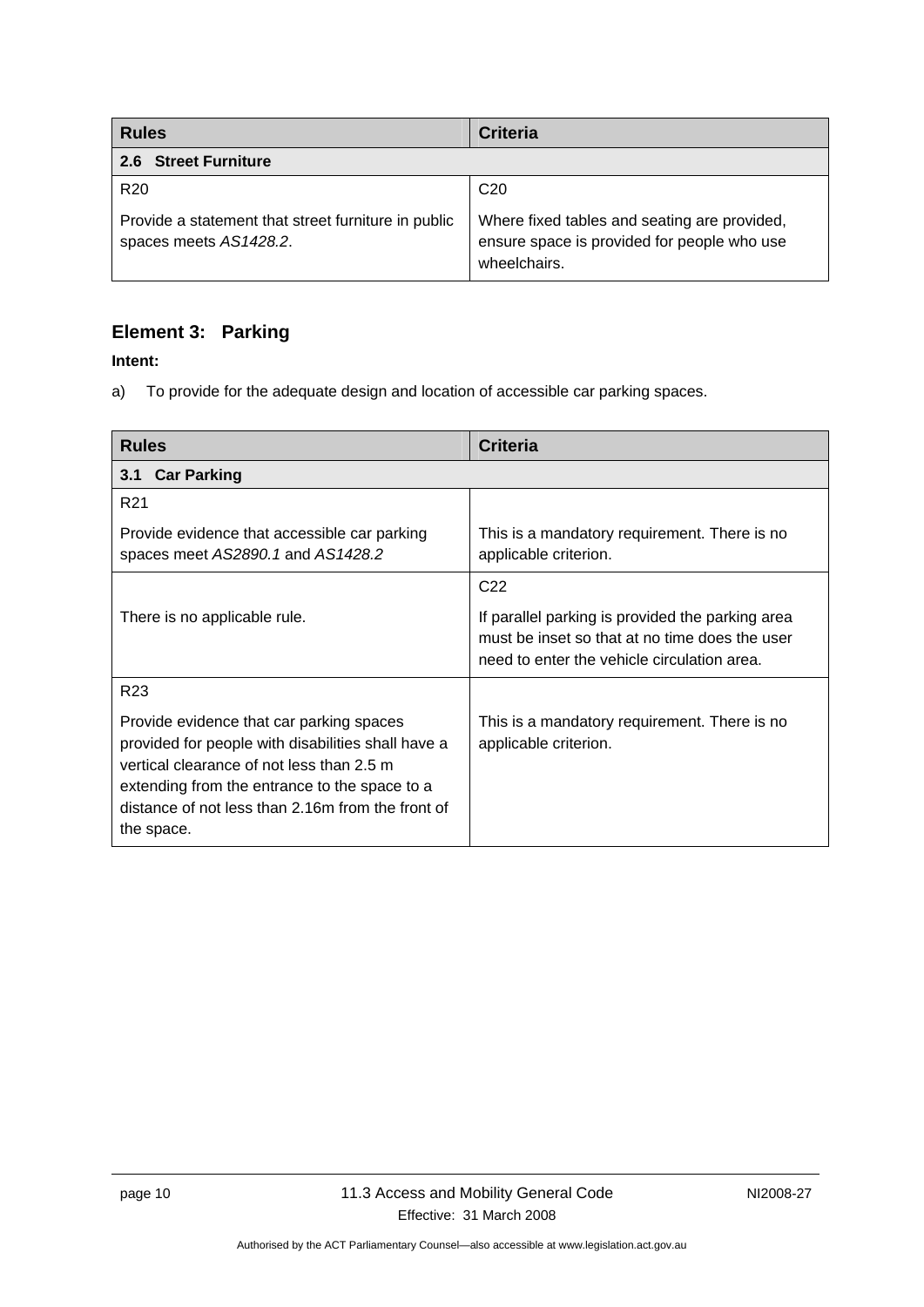# **Part B - Additional Specific Controls**

#### **Objectives:**

The objectives for Part B are:

- a) To provide for adaptable dwellings that recognise the diverse needs of the community, particularly people with disabilities and older people
- b) To provide convenient access to, and within, facilities that meet the needs of all users
- c) To ensure safe and efficient parking facilities for vehicles of all users

### Adaptable Housing

#### **Element 1: Built Form**

#### **Intent:**

a) To provide for the appropriate design and location of adaptable dwellings within multi-unit developments and places of shared accommodation

| <b>Rules</b>                                                                                                                                | <b>Criteria</b>                                                                                                                                            |
|---------------------------------------------------------------------------------------------------------------------------------------------|------------------------------------------------------------------------------------------------------------------------------------------------------------|
| <b>Building Design</b><br>1.1                                                                                                               |                                                                                                                                                            |
| R <sub>24</sub>                                                                                                                             |                                                                                                                                                            |
| Where dwellings are required to be adaptable,<br>the dwellings must be designed to in accordance<br>with AS4299 Class C (Adaptable Housing) | This is a mandatory requirement. There is no<br>applicable criterion.                                                                                      |
|                                                                                                                                             | C <sub>25</sub>                                                                                                                                            |
| There is no applicable rule.                                                                                                                | In multi-unit residential complexes, adaptable<br>dwellings are to be located throughout the<br>development, with a variety of layouts.                    |
|                                                                                                                                             | C <sub>26</sub>                                                                                                                                            |
| There is no applicable rule.                                                                                                                | For places of shared accommodation:                                                                                                                        |
|                                                                                                                                             | Where developments have a gross floor<br>a)<br>area not exceeding 300m <sup>2</sup> , and no more<br>than 12 person capacity - provide 1<br>adaptable room |
|                                                                                                                                             | Where developments have a gross floor<br>b)<br>area exceeding 300m <sup>2</sup> provide adaptable<br>rooms at the following rates:                         |
|                                                                                                                                             | i) Less than 49 person capacity $-2$ rooms                                                                                                                 |
|                                                                                                                                             | ii) More than 49, but less than $99 - 4$ rooms                                                                                                             |
|                                                                                                                                             | iii) More than 99 persons - 6 rooms.                                                                                                                       |
|                                                                                                                                             | Note - capacity based on no more than average<br>of 2 people per room                                                                                      |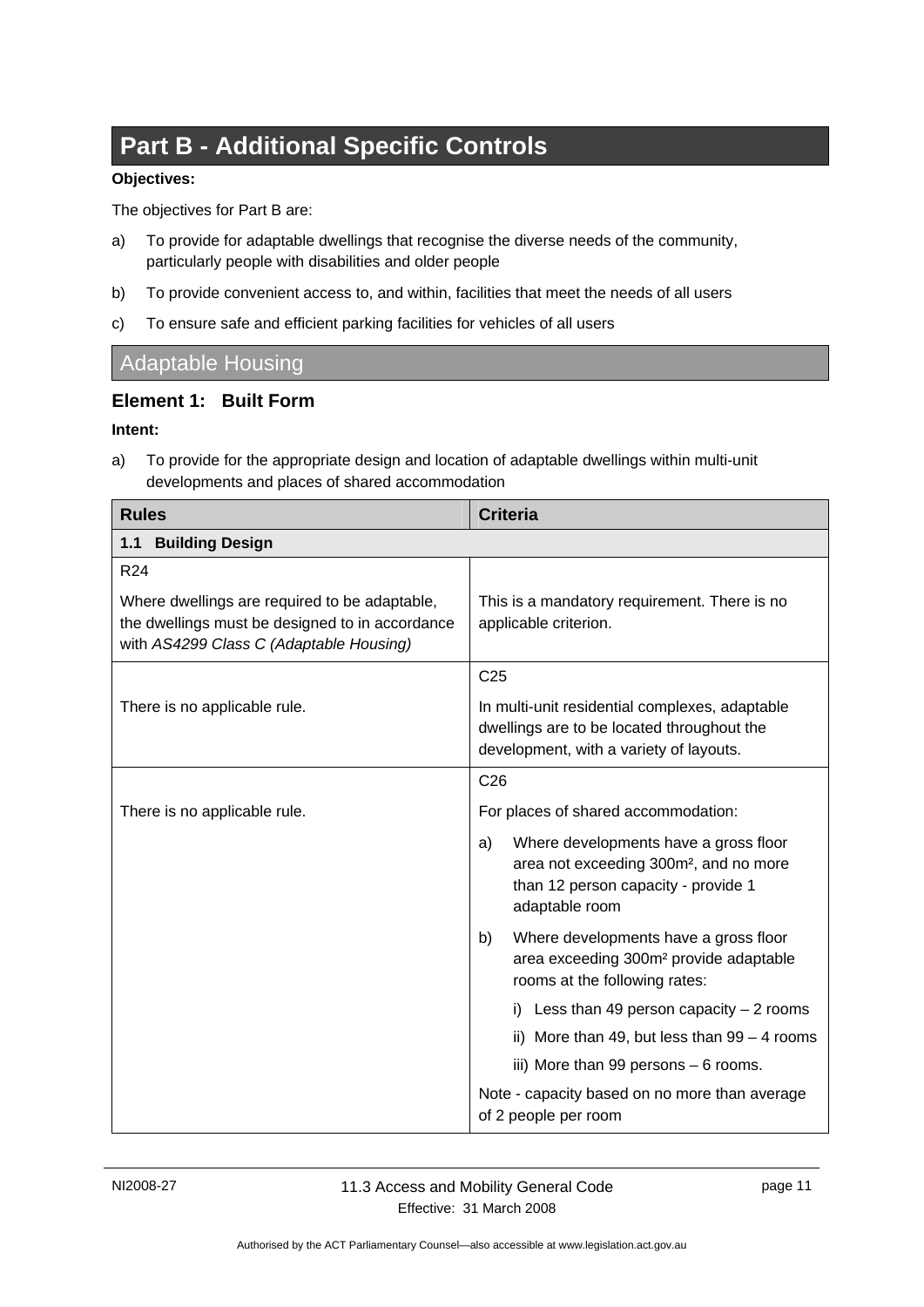### **Element 2: Access**

**Intent:** 

a) To provide for adequate and convenient access for owners, tenants and visitors to adaptable dwellings

| <b>Rules</b>                                                                                                                                                                                                                                                       | <b>Criteria</b>                                                                                                                                                                                                                                                                     |  |
|--------------------------------------------------------------------------------------------------------------------------------------------------------------------------------------------------------------------------------------------------------------------|-------------------------------------------------------------------------------------------------------------------------------------------------------------------------------------------------------------------------------------------------------------------------------------|--|
| 2.1<br><b>Entries</b>                                                                                                                                                                                                                                              |                                                                                                                                                                                                                                                                                     |  |
| R <sub>27</sub>                                                                                                                                                                                                                                                    | C <sub>27</sub>                                                                                                                                                                                                                                                                     |  |
| For multi unit developments, except attached<br>housing, provide a statement that the principal<br>pedestrian entry and any other major pedestrian<br>entries must be provided in accordance with<br>AS4299 Class C (Adaptable Housing).                           | This is a mandatory requirement. There are no<br>Criteria                                                                                                                                                                                                                           |  |
| 2.2 Lifts                                                                                                                                                                                                                                                          |                                                                                                                                                                                                                                                                                     |  |
| <b>R28</b>                                                                                                                                                                                                                                                         | C <sub>28</sub>                                                                                                                                                                                                                                                                     |  |
| Provide a statement that passenger lifts will meet<br>AS1735.12 Lifts, Escalators and Moving Walks -<br>Facilities for Persons With Disabilities where they<br>are proposed as part of a multi-unit housing<br>development, which includes adaptable<br>dwellings. | Where a multi-storey - multi unit development<br>proposal does not incorporate a lift, the building is<br>designed to be capable of having lift access<br>(moving stairway, lift or alternative lifting device)<br>installed at a later time.                                       |  |
| 2.3 Special Purpose Developments                                                                                                                                                                                                                                   |                                                                                                                                                                                                                                                                                     |  |
|                                                                                                                                                                                                                                                                    | C <sub>29</sub>                                                                                                                                                                                                                                                                     |  |
| There is no applicable rule.                                                                                                                                                                                                                                       | Where complexes are specifically designed for<br>children and adolescents, provide a statement<br>that access will be in accordance with AS1428.3<br>Design for Access and Mobility - Requirements<br>for Children and Adolescents with Physical<br>Disabilities should be provided |  |
|                                                                                                                                                                                                                                                                    | C <sub>30</sub>                                                                                                                                                                                                                                                                     |  |
| There is no applicable rule.                                                                                                                                                                                                                                       | A statement is provided that access in special<br>purpose developments for older people and<br>people with disabilities will be in accordance with<br>AS4299 - Adaptable Housing - Class C and<br>access is provided to, and within, 100% of units<br>within the development.       |  |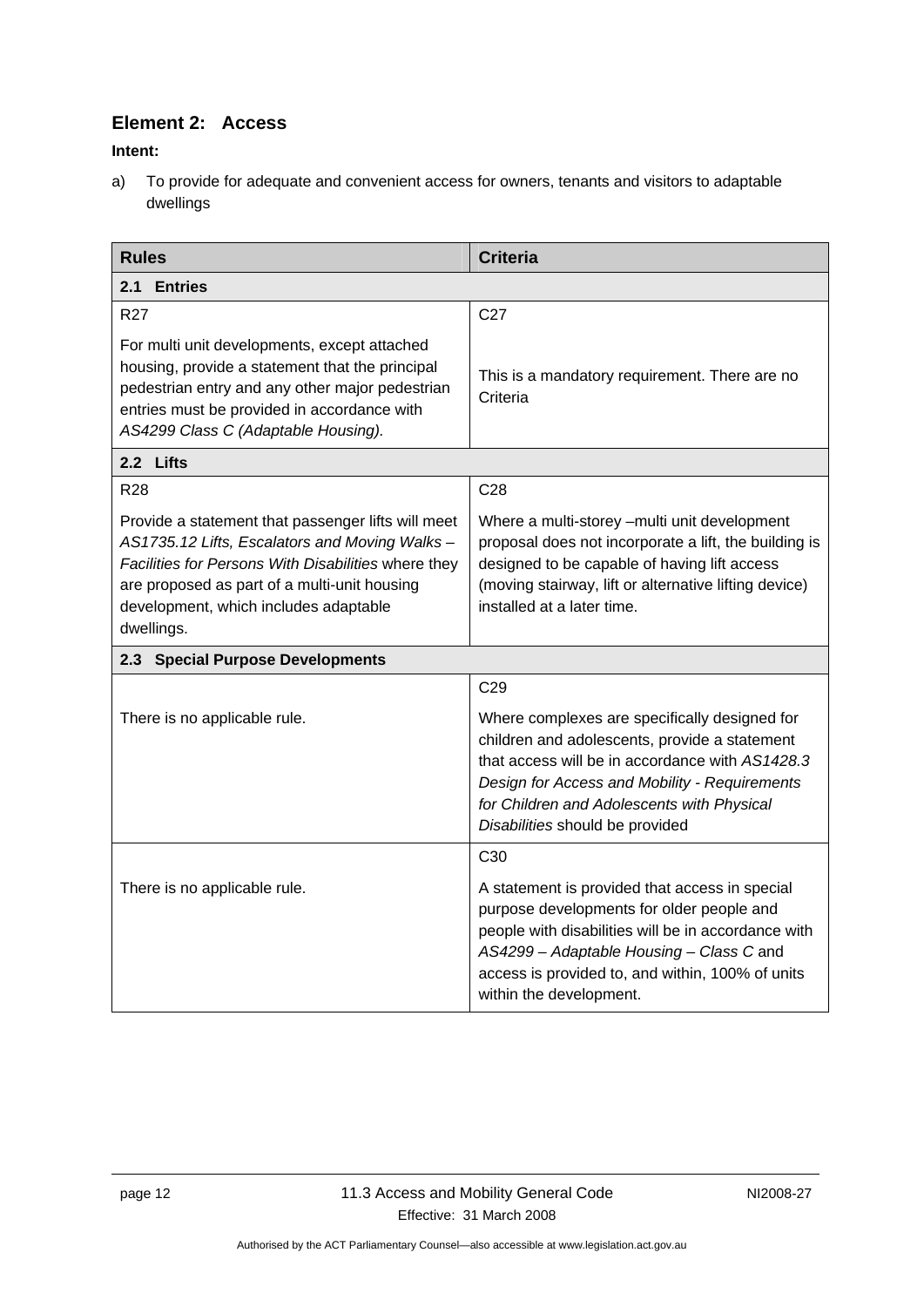### **Element 3: Parking**

#### **Intent:**

a) To provide for adequate and convenient parking for owners, tenants and visitors to adaptable dwellings

| <b>Rules</b>                                                                                                                                                | <b>Criteria</b>                                                                                                                                                   |
|-------------------------------------------------------------------------------------------------------------------------------------------------------------|-------------------------------------------------------------------------------------------------------------------------------------------------------------------|
| <b>Car Parking</b><br>3.1                                                                                                                                   |                                                                                                                                                                   |
| R31                                                                                                                                                         | C <sub>31</sub>                                                                                                                                                   |
| Provide evidence that a minimum of one<br>accessible car parking space for each adaptable<br>dwelling is to be designed in accordance with the<br>AS2890.1. | Accessible car spaces are to be located in close<br>proximity to the entrance of the adaptable units<br>and accessible from the main entrance of the<br>building. |
| Where parking is provided in an internal car park<br>it should be designed in accordance with AS<br>1428.2.                                                 |                                                                                                                                                                   |
|                                                                                                                                                             | C <sub>32</sub>                                                                                                                                                   |
| There is no applicable rule.                                                                                                                                | A lift or access ramp is to be provided from any<br>basement or internal car parking to the floor level<br>of any adaptable dwelling.                             |

# Fixed Seating Venue

#### **Element 1: Built Form**

#### **Intent:**

a) To provide for adequate and appropriate seating for people with disabilities and limited mobility at venues with fixed or temporary seating, for example entertainment and sporting venues

| <b>Rules</b>                                                                                                                                                                  | <b>Criteria</b>                                                       |
|-------------------------------------------------------------------------------------------------------------------------------------------------------------------------------|-----------------------------------------------------------------------|
| <b>Seating Provision</b><br>1.1                                                                                                                                               |                                                                       |
| R <sub>33</sub>                                                                                                                                                               |                                                                       |
| Provide a statement that fixed seating meets<br>requirements of AS1428.1.                                                                                                     | This is a mandatory requirement. There is no<br>applicable criterion. |
| R34                                                                                                                                                                           |                                                                       |
| Provide a statement that a minimum of two<br>spaces is to be provided and additional spaces<br>provided at a rate of at least 1 space for every<br>100 seats or part thereof. | This is a mandatory requirement. There is no<br>applicable criterion. |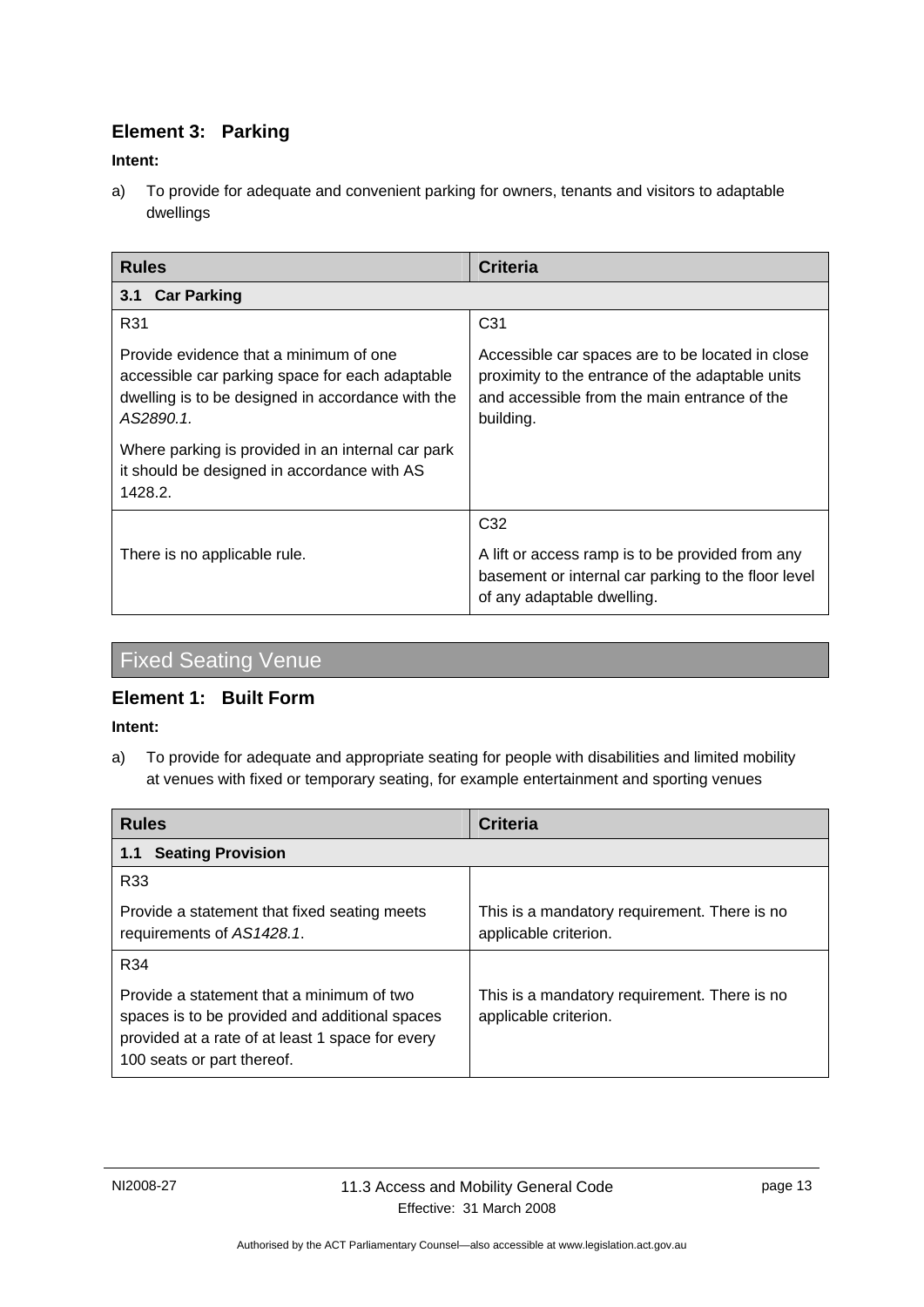| <b>Rules</b>                                                                                                                                                      | <b>Criteria</b>                                                                                                                                                                                                          |
|-------------------------------------------------------------------------------------------------------------------------------------------------------------------|--------------------------------------------------------------------------------------------------------------------------------------------------------------------------------------------------------------------------|
| R35                                                                                                                                                               |                                                                                                                                                                                                                          |
| Accessible seating positions must allow users to<br>sit in individual or paired positions, adjacent to<br>fixed seating, or in groups of between 10-20<br>spaces. | This is a mandatory requirement. There is no<br>applicable criterion.                                                                                                                                                    |
| 1.2 Seating Location                                                                                                                                              |                                                                                                                                                                                                                          |
|                                                                                                                                                                   | C <sub>36</sub>                                                                                                                                                                                                          |
| There is no applicable rule.                                                                                                                                      | Enhanced amenity seats should be provided in<br>addition to wheelchair seating. These seats<br>should be equitably distributed at the ends of<br>rows, or in areas in close proximity, with few<br>steps from entrances. |
|                                                                                                                                                                   | C37                                                                                                                                                                                                                      |
| There is no applicable rule.                                                                                                                                      | At venues without fixed seating, design for<br>removable seating should allow for wheelchair<br>access.                                                                                                                  |
|                                                                                                                                                                   | C <sub>38</sub>                                                                                                                                                                                                          |
| There is no applicable rule.                                                                                                                                      | For wheelchair and enhanced amenity seating,<br>provide a range of seating options:                                                                                                                                      |
|                                                                                                                                                                   | Location,<br>a)                                                                                                                                                                                                          |
|                                                                                                                                                                   | Level, and<br>b)                                                                                                                                                                                                         |
|                                                                                                                                                                   | Sightlines.<br>C)                                                                                                                                                                                                        |
|                                                                                                                                                                   | Comparable sightlines must be provided to all<br>wheelchair positions as exist for other users.                                                                                                                          |